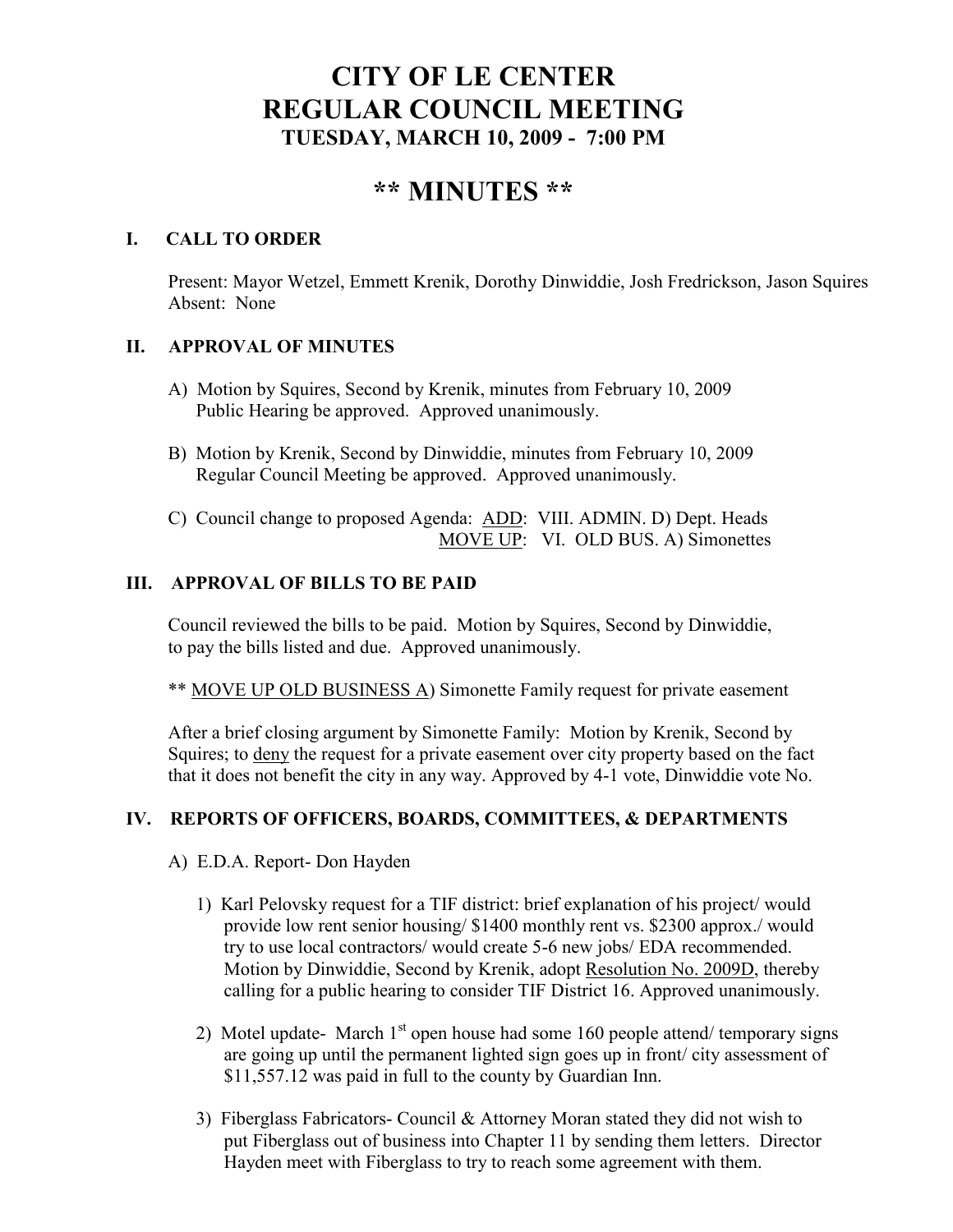- B) P & Z Report- Corey Block
	- 1) Central Health Care request for Conditional Use Permit to build an Assisted Living Facility in an R-3 Zone (Horizon Addition). P & Z had recommended approval with all conditions met. Motion by Squires, Second by Krenik, to approve the C.U.P. provided all conditions be met. Approved unanimously.
	- 2) Motion by Krenik, Second by Dinwiddie, to adopt Ordinance No. 2009-3, thereby amending Zoning Ordinance Section 46-601 Driveway widths; being allowed up to 30 ft. widths. Approved unanimously.
	- 3) Motion by Fredrickson, Second by Krenik, to adopt Resolution No. 2009E, thereby approving the new Building Permit Fee Schedule increase (1994 + 10% schedule) as had been discussed at the Workshop Meeting. Approved unanimously.
	- 4) Motion by Krenik, Second by Squires, to appoint two new members to the Planning & Zoning Commission: Bruce Meidlinger & Tom Oak. Approved unanimously. "*Applause & Thank You*!" to P & Z Chairman Dick Bradshaw who has retired from the P  $& Z$  Board after serving for some 35+ years.
- C) Municipal Liquor Store

On-Sale Manager Mike Nelson gave the February report: Sales were \$61,649.57; down \$6,700 from January. Nelson reported: bar sales are slipping, but Off-Sale slightly ahead/ Feb. entertainment tanked/ ranked  $9<sup>th</sup>$  in 2007 for Sales-per-capita according to the final 2007 State Report.

D) Police Department

Police Chief Pfarr reported on the police activities for month of February: 123 calls/ 2,387 miles patrolled. Pfarr reported we were not awarded the Ag-Star grant applied for/ Feb. 26  $\omega$  6 pm LCPD officer used police AED to help save a life in city/ Council needs to set a motorized golf cart fee rate and permit form: \$10 per year sold as three year \$30 permit/ Chief & Clerk come up with a form.

Officer working at school dances: Council agreed- should not wear city uniform or drive city vehicle to event if being paid by the school. Chief & Clerk meet with school administration to work out a compromise.

E) Water, Sewer, Streets, Parks

 Public Works Superintendent Curt Roemhildt gave his monthly report: electric cost=  $$.40$  per 1000 gal. & chemical cost=  $$.60$  per 1000 gal. (total  $$1.00$ ) per 1000 gal. treated water produced/ spring sweeping has started/ some tree removals from last summer wind storm done/ receiving "Operator's Award" from MPCA for wastewater treatment plant operations/ five streetlight poles are available for Commerce Drive installation (motel street)/ staff priced \$25,700 for one, \$29,000 for another, to purchase park equipment for any new park.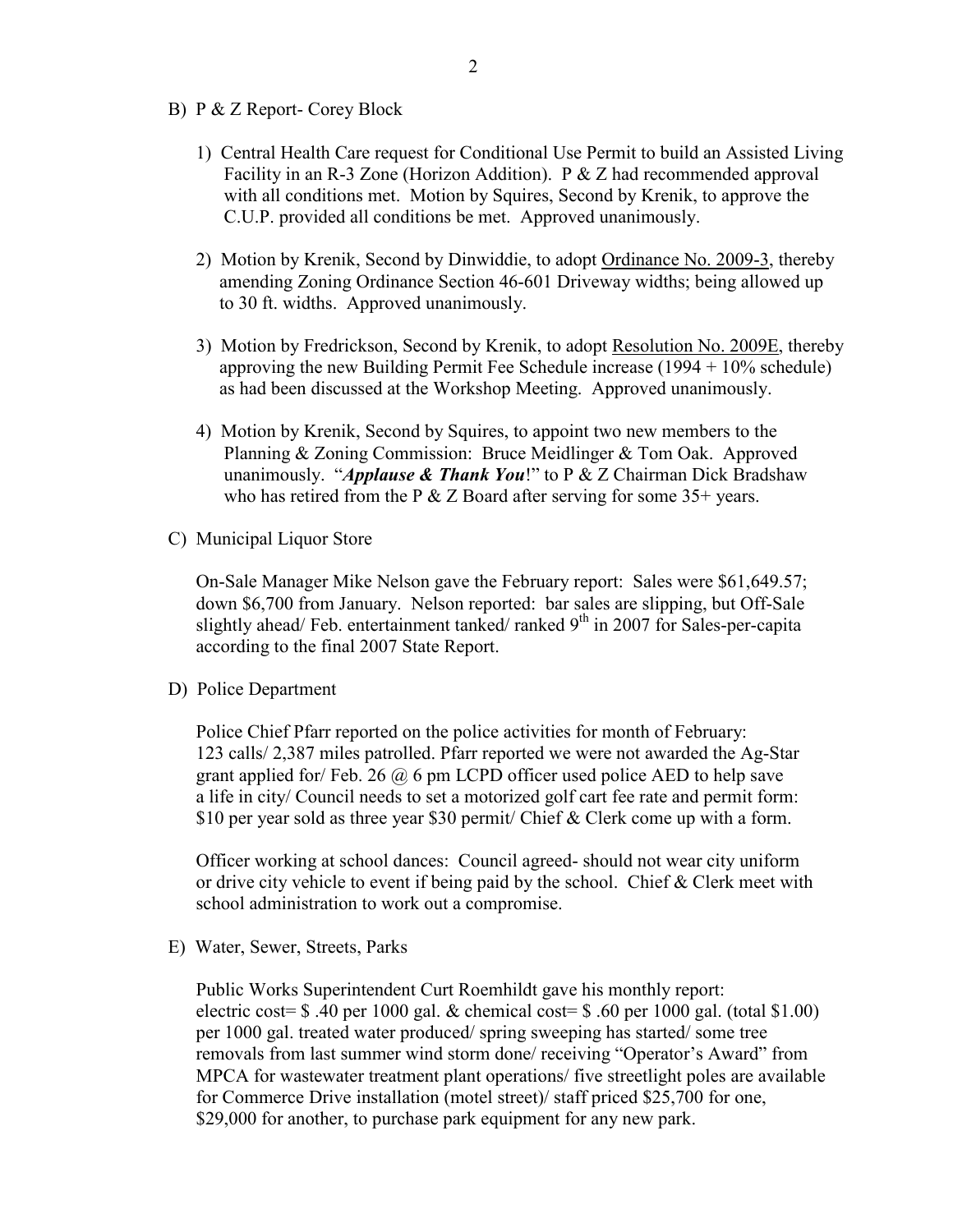- F) Bolton & Menk Engineering- Tim Loose
	- 1) 2006 Street & Utility Project: surveys on Sharon & Minnesota streets are done calculations are being written up.
	- 2) 2009 Street Project (proposed): Park Avenue- county commissioners will discuss at their next county meeting. City engineer and staff will attend.
	- 3) 2010 Minnesota Street Project: approx. 75% of calculations are done/ need some "aesthetics" finalized by property owner/citizen committee. Will streetlights and concrete pillars along Minnesota Street need to be removed? Yes.

#### **V. PUBLIC FORUM**

 Nancy Stauff & Jerry Cooney were in attendance representing the Le Sueur Co. Fair Assoc. They were seeking permission to use the enclosed baseball outfield for controlled "Laser Tag" game at the 2009 fair. Motion by Dinwiddie, Second by Fredrickson, to allow fair assoc. to use the outfield. Approved unanimously.

#### **VI. OLD BUSI ESS**

- A) See previous discussion above.
- B) Rental inspection at Center Mall: Inspector Block reported he just received the structural report from LS Engineering. Contains several recommendations. Most concerned about the two deteriorating structural columns in the back of building. Apartments are being cleaned up better than ever/ material found is not asbestos/ no bare wires showing anymore/ all fixtures have been secured to walls/ new replacement windows are ordered. Owner has hired architect to re-do the inside building/ being rewired this week. Motion by Squires, Second by Dinwiddie, to allow additional 30 days (April 15) to finish. Approved unanimously.

#### **VII. EW BUSI ESS**

- A) As discussed at Workshop Meeting: raise sewer, water, and refuse prices. Water= \$ .50 per 1000 gal./ Sewer= \$ .50 per 1000 gal./ Solid Waste + \$3.00 per month towards new garbage truck. Motion by Krenik, Second by Squires, to approve the slight increases as of April  $1<sup>st</sup>$  usage. This would add \$5.00 per month to an average monthly use 2000 gallon water bill. Approved unanimously.
- B) As discussed at Workshop Meeting: Motion by Fredrickson, Second by Krenik, to set the Guardian Inn Motel EDU's at: Water- \$3.00 x 11 units = \$33.00 per month and Sewer-  $$3.00 \times 11 \text{ units} = $33.00 \text{ per month until January 1, } 2010$ . This is the same as several other multi-unit facilities. Approved unanimously.